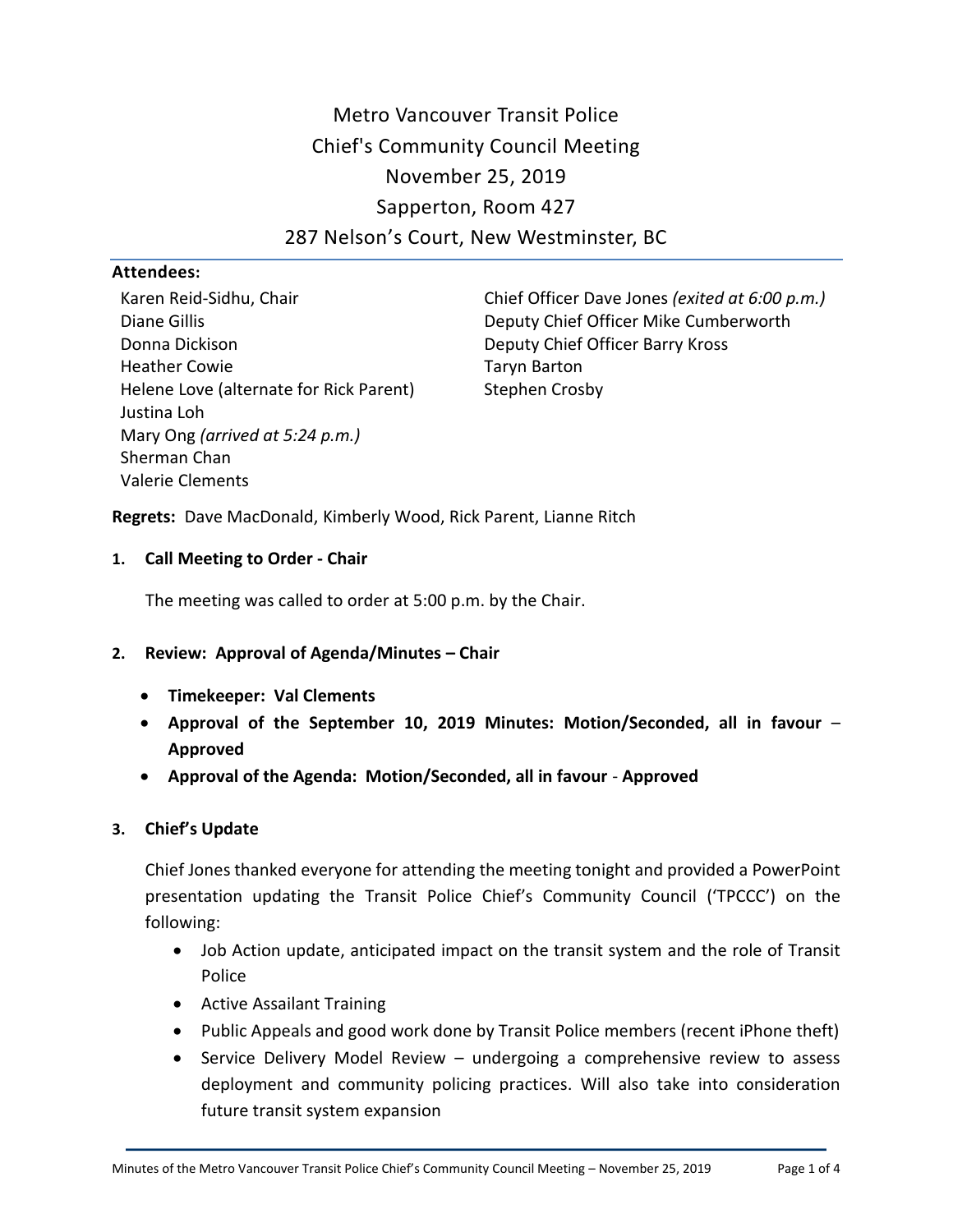Chief Jones thanked Sherman for hosting the last Transit Police Board meeting at MOSAIC. The Police Board is looking to hold more community based meetings. The TPCCC was asked to let the Chief know of any potential locations for a Police Board meeting or suggestions for content. Donna shared some of the work she is doing to help educate new police recruits at the Justice Institute about cultural sensitives. She would be willing to speak more about it anytime.

Public transportation reaches so many people. The goal is to ensure it is safe and that people feel safe when they are on transit or in the transit hubs. Diane spoke about work she is doing in her neighbourhood to promote safety and the role of police as a partner in safety for new Canadians. Chief Jones advised that Transit Police is happy to come out and present on safety to any of the TPCCC organizations.

# *\*5:24 pm Mary Ong arrived*

The Chair introduced Helene Love, who is attending from SFU in Rick Parent's absence. Helene introduced herself. She is restarting the field practice program at SFU and provided a brief outline of the program as well as the benefits for students and employers.

### **4. Terms of Reference Update – Diane Gillis**

The Terms of Reference state that Members may serve a maximum of six consecutive years. However, at the Chief's direction this clause will be removed.

# **Motion/Seconded:**

Remove the following from the Terms of Reference, Chief's Community Council Membership Section, Item (2): "*Members may serve a maximum of six consecutive years*." **All in favour** – **APPROVED**

The TPCCC discussed the importance of having an alternate to ensure continuity.

# **5. TPCCC Member Presentation: Surrey Crime Prevention & Partnerships – Karen Reid-Sidhu**

Karen introduced herself and provided an overview of the Surrey Crime Prevention Society and her role as Executive Director. The TPCCC received a PowerPoint presentation titled "Annual Activity Report". During the presentation Karen outlined the number of volunteers, the amount of hours contributed by volunteers, partnerships and some of the programs that Surrey Crime Prevention volunteers supported. Karen also provided information on some of the special projects including ones with Transit Police. Karen outlined the Lift High School Work Experience Program. A video in regards to the Lift program was going to be shown and the [link](https://www.youtube.com/watch?v=x58lpcyjF_I) will be sent out for information. Karen provided more information on programs such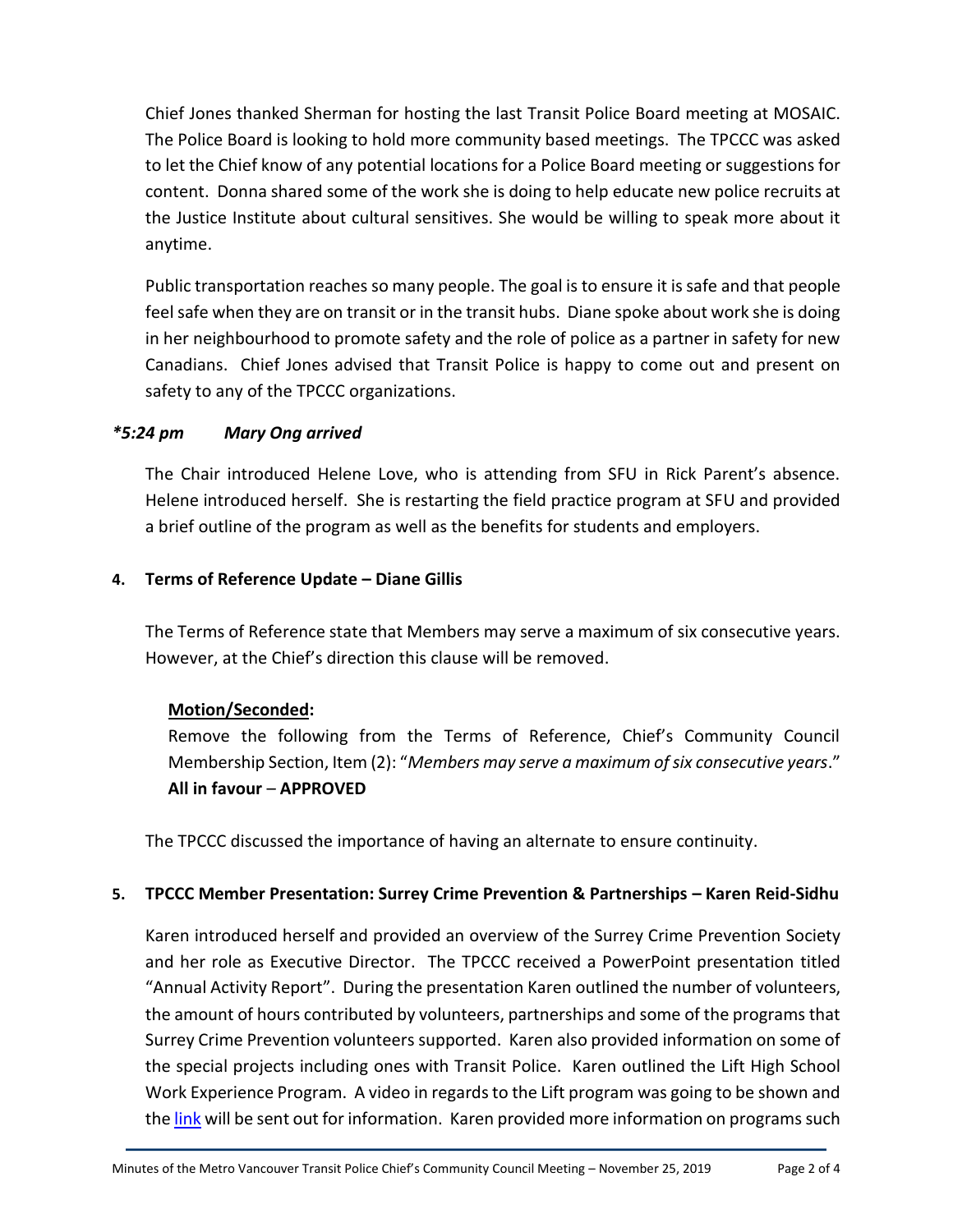as Community Safety Tours, Citizen's Community Safety Watch, Traffic Safety Program, Civic Pride and the Community Enhancement Program. Karen also discussed training and development for volunteers. Karen concluded her presentation by thanking Transit Police for their continued support.

#### **6. Communication Updates – Stephen Crosby**

The TPCCC received a PowerPoint presentation from Stephen Crosby titled 'Metro Vancouver Transit Campaigns to Reduce Sexual Offending'. Stephen outlined previous phases of the campaign and work such as direct outreach to post-secondary and ESL schools. Statistics regarding reported sex crimes and lessons learned were shared. SMS text reporting increased by 84% last year. Stephen provided an overview of the next steps for the campaign.

Vancouver Police Department is launching an anti-groping campaign. Transit Police and TransLink are partners and the ads will be placed throughout the transit system.

### **7. 2020 Meeting Schedule**

The TPCCC received the 2020 Meeting Schedule. For the next meeting, Chief Jones suggested having some of the students doing the Service Delivery Model review attend the meeting to survey the TPCCC. The Chief would also like to add Strategic Planning to the next agenda for discussion.

### *\*6:00 p.m. Chief Jones exited*

### **8. Roundtable – Community Updates**

Members went around the table and introduced themselves and provided updates from their respective communities:

**Val** – no update at this time.

**Sherman** – no update at this time.

**Diane** – handed out paper for people to write what community means to them. The papers will be collected and presented to the City of Burnaby to be displayed at City Hall. For anyone who has experienced challenges with emergency and/or non-emergency calls, E-Comm is looking for feedback. The information will be provided to Taryn to send to the TPCCC.

**Helene** – no further update.